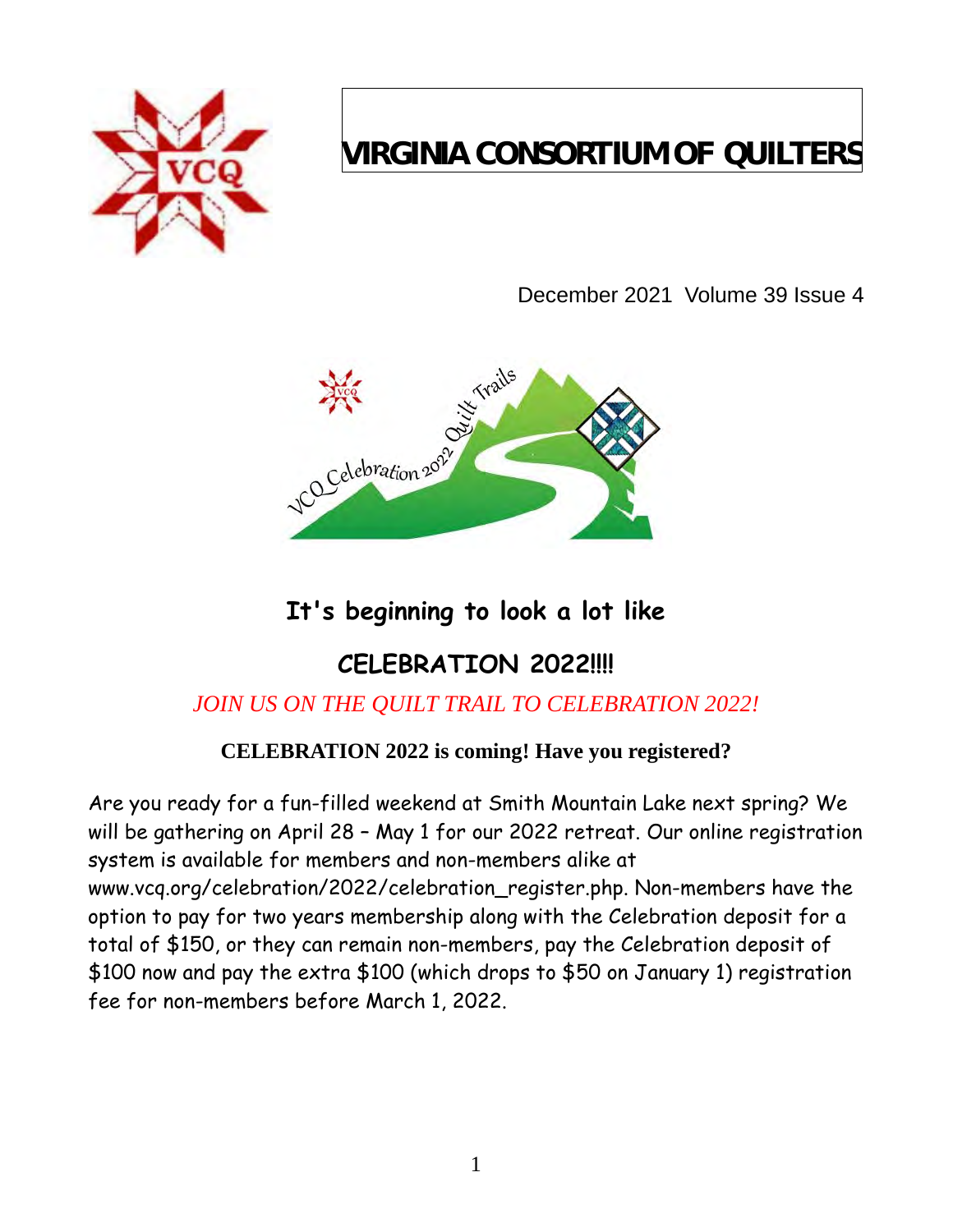### **ACCOMMODATIONS**

If you prefer a single room accommodation, please contact [celebration@vcq.org.](mailto:celebration@vcq.org) There may be an additional charge for a single room. We have 2 options available: a single room with a shared bathroom at no additional charge, or a private room/private bath for an additional \$50. Let your quilting friends and local guilds know about this opportunity! Registration will remain open until March 1, 2022, or when we reach capacity. We are currently at 106 registrations and can accommodate up to 150.

## **COVID-19**

If you have concerns about COVID-19, the 4-H Center follows the CDC and state of Virginia protocols in place at the time of Celebration. They will have masks available as well as gloves and hand sanitizer in the dining hall for use at the buffet table. Of course, we all hope we will be beyond the pandemic and new variants by next spring but will have all possible precautions in place. Vaccinations and booster shots are highly recommended for those attending.

## **INFO ABOUT DEPOSITS AND BALANCE DUE**

We will be sending invoices for the balance due, but not until after the first of the year. However, if you wish to pay your balance before that time, you may send your check to Kathy McCrea 3852 Persimmon Circle Fairfax, VA 22031. If you are a member who paid the \$100 deposit, your balance is \$285. For a non-member, the balance is \$385. If you requested a private room/bathroom, add \$50. Any questions can be addressed to [celebration@vcq.org](mailto:celebration@vcq.org) or Kathy at [kathy.mccrea@cox.net.](mailto:kathy.mccrea@cox.net)

## **QUILT CHALLENGE**

We have several activities at Celebration that we hope you will participate in as well. The quilt challenge theme is "Quilt Trails" which you can interpret any way you like. You might showcase your favorite quilt block, a sampler of favorite blocks, or create a design that illustrates your quilting journey. Maybe you prefer Modern design; any interpretation of the theme is fine! The brochure has details as to size. So, get started with your entry and bring it to Celebration 2022!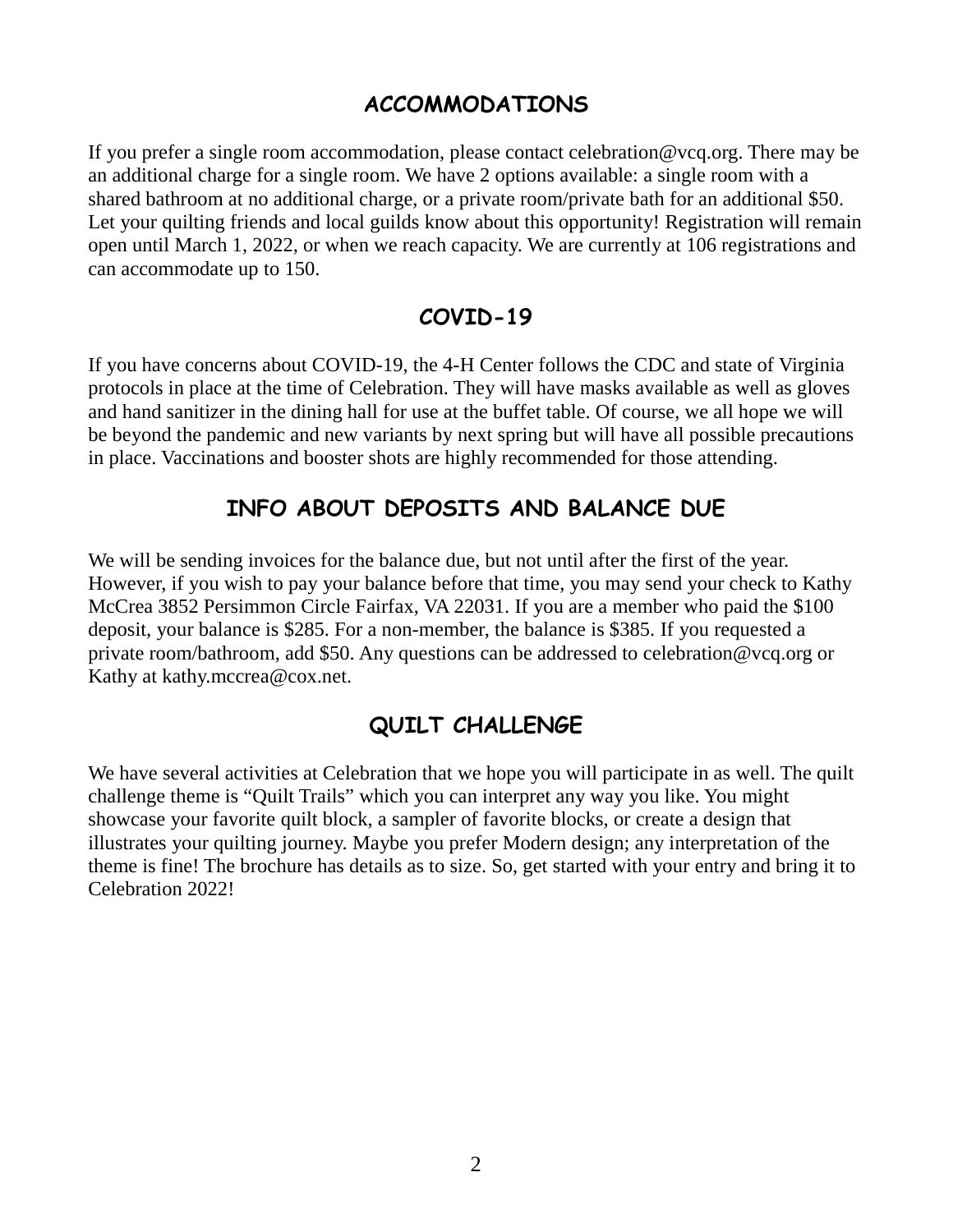### **SILENT AUCTION**

**There will be a Silent Auction going on throughout the weekend. We encourage you to bring quality items that you no longer want or need to contribute to the auction. That can include handmade items, fabric, kits, books, DVDs, sewing machines, and other like items. Any items not suitable for the auction will be placed on the Peddler's Table. Contact Betty Blessin with any questions at [bblessin@triad.rr.com.](mailto:bblessin@triad.rr.com) The silent auction helps defray our Celebration costs, so please contribute generously.**

### **CLASSES**

The Celebration brochure with all the details can be found at [VCQ - Celebration 2022.](http://www.vcq.org/celebration/2022/info.php) Pick your classes and sign up now! So far, two classes on Friday are full (103 Over & Under Rainbow and 106 Painted Barn Quilt Block). One Saturday class, 203 Glorified Nine Patch, is also full but all other Saturday classes including Painted Barn Quilt Block still have space available. There are a couple of classes (pictured below) with low enrollment; we would love to have more registrants join class 105 with Patty Murphy and 202 Brimfield Meadows. Therapy, 105, is a paper pieced design; Patty will share her tips for machine paper piecing as well as use of value and color. If you don't want to paper piece a full-size quilt, opt to make a smaller version or even a table runner. Brimfield Meadows, 202, is English Paper Piecing which is a hand piecing technique. The teachers have their own acrylic templates and perforated paper pieces for easier removal. When you register and choose your workshops, only those with open spots will show in the list. Whatever workshops you choose at that time, you are automatically in. You will receive a confirmation email from VCQ showing your entered information and chosen workshops. Any requests for workshop changes should be sent to [celebration@vcq.org](mailto:celebration@vcq.org)



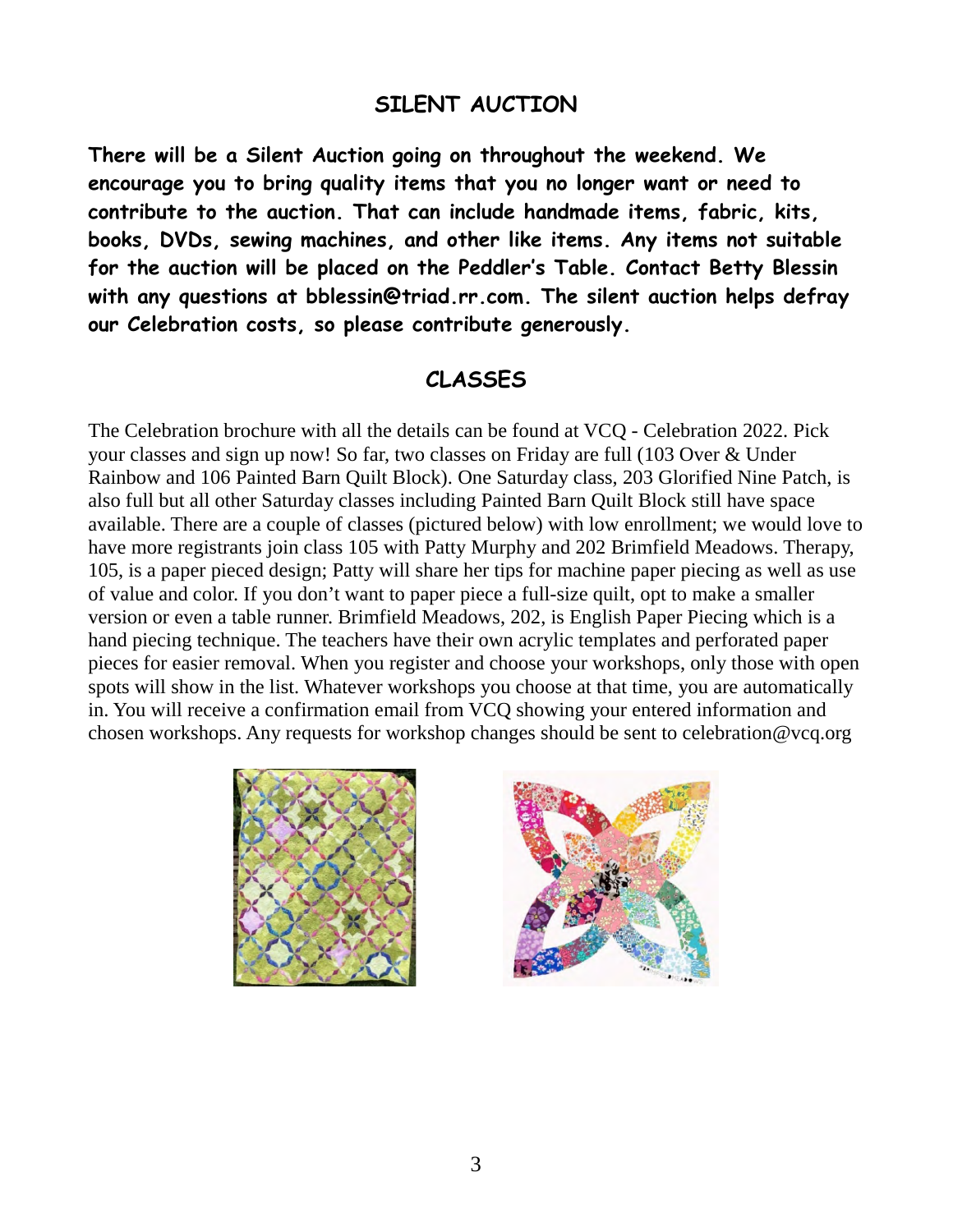## **TOTE BAG CONTEST**

There is also an optional tote bag contest – choose a tote bag you already own and decorate it to fit the Quilt Trails theme. You might applique quilt blocks to cover any logos on the bag or decorate it with items to highlight your part of the state. Whether you participate in the contest or not, EVERYONE needs to bring a tote, as the committee will not be supplying them. We all have so many bags, let's make use of one you already have.



## **BLOCK LOTTO & ORPHAN BLOCKS**

Block Lotto blocks should also be brought to Celebration or if you prefer, send ahead of time to Phyllis Keesee; you can contact Phyllis at [jophee@aol.com.](mailto:jophee@aol.com) One more request – we will be using orphan blocks to decorate the auditorium. If you have any to contribute, please send them to Susan Price 7414 Silver Pine Drive Springfield, VA 22153.

Have leftover blocks from your quilts? Bring them to Celebration 2022 to share with your friends

Orphan Blocks:

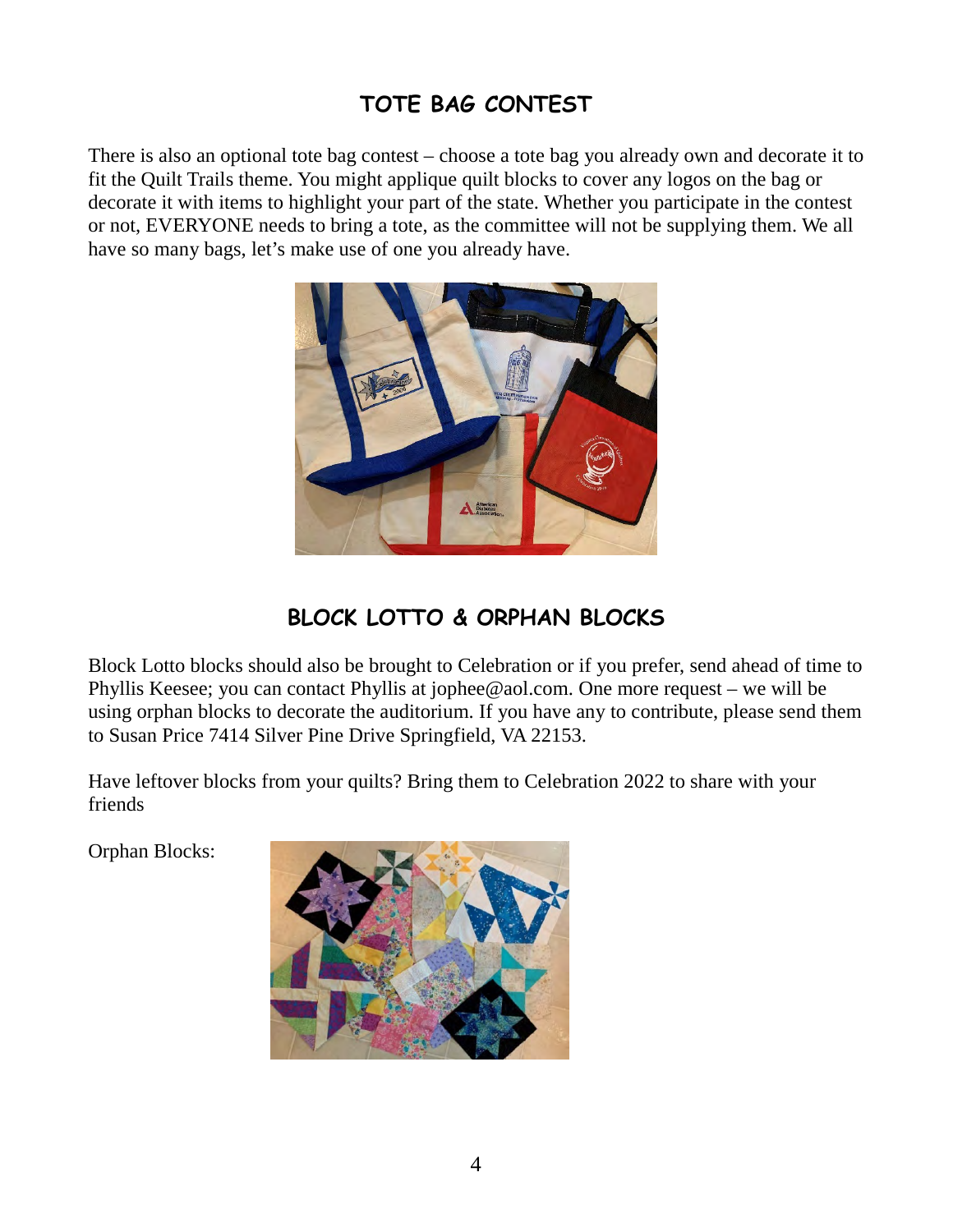## **VI GRAVES SCHOLARSHIP FUND**

We are still accepting contributions to the Vi Graves Scholarship Fund. This scholarship provides the opportunity for quilters to attend who might not otherwise be able to due to financial hardship. All applications are confidential and should be sent to Deborah Schupp 17163 Tally Ho Trail Brandy Station, VA 22714. Contributions to the fund may be sent to Wendy Collyer, Treasurer, 16188 Glenhollow Ct, Culpepper VA 22701, wcollyer7175@gmail.com

## **OTHER FUN THINGS AT CELEBRATION 2022**

Along with all of the above, we'll have the usual evening activities including lectures/trunk shows, show & tell, meet the teacher, vendors, buck night, square dance night, and strip night. After more than a year at home due to the pandemic, we're all anxious to see our quilting friends again. So, mark the dates on your calendar and join us at our 2022 retreat, "Quilt Trails"!



**PHOTOS FROM PREVIOUS CELEBRATIONS**

Questions? Contact Susan Price: [celebration@vcq.org](mailto:celebration@vcq.org)

and/or bring your questions to CQWM on any third Saturday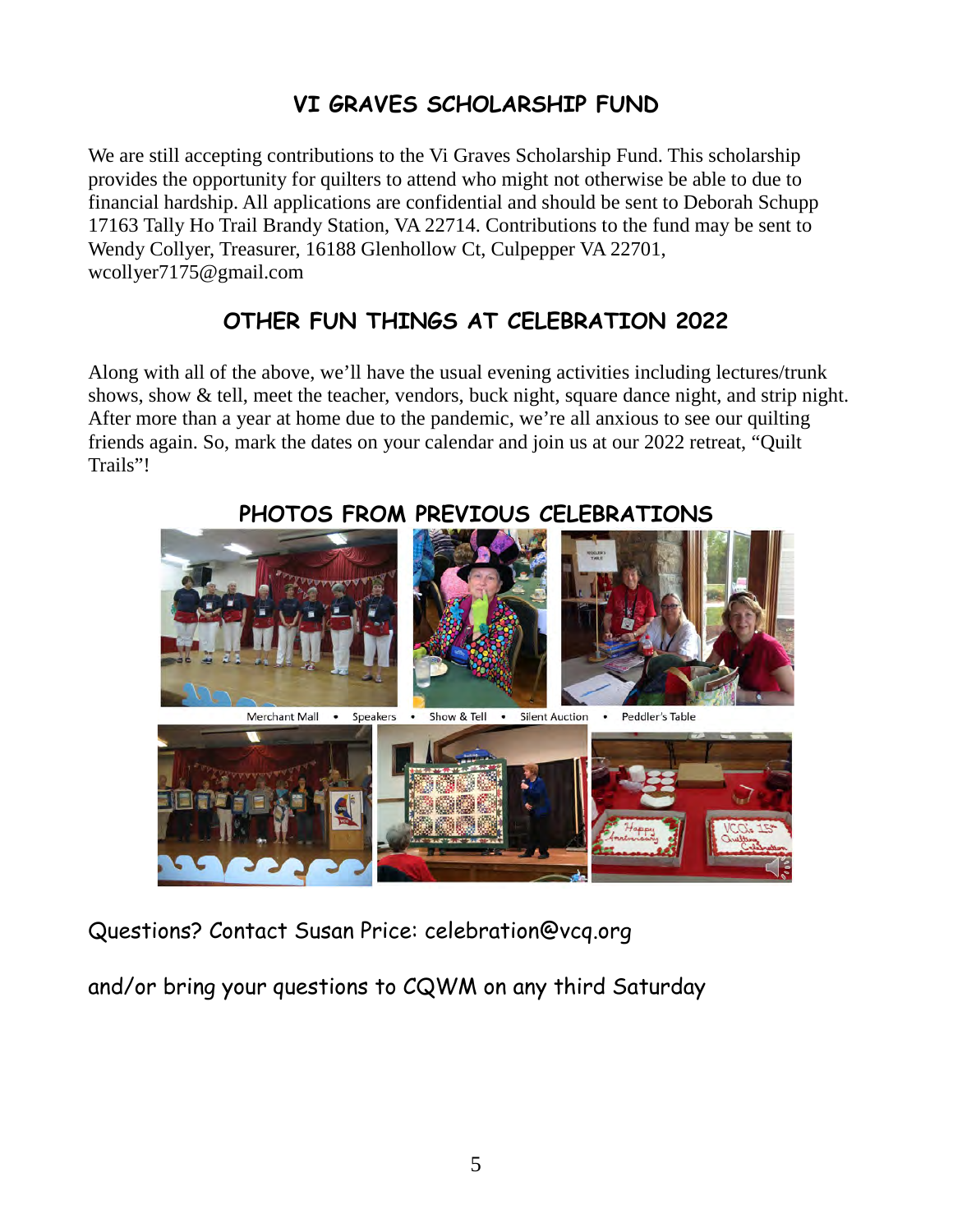

Two appointed positions on the VCQ Board, Publicity and Facilities Chairs, need volunteers to take on these jobs. The **PUBLICITY** chair will get our name out to quilters in Virginia and worldwide, most often via Facebook and Instagram. As we return to normal in Virginia, we will be returning to in-person meetings which require a **FACILITY** in which to meet. VCQ has met all over Virginia so most areas already have facilities found. If you are interested in any position contact Deb Schupp, President VCQ

## **PROGRAMS**

*Programs is looking for teachers who have a strong connection to the Commonwealth of Virginia and are comfortable teaching on-line using the Zoom platform. Please send along any of your suggestions to [programs@vcq.org](mailto:programs@vcq.org)*

**VCQ will continue to subscribe to Zoom during 2022. What would you like to see from VCQ in this regard? Classes, challenges, peer demonstrations, shop tours? What are you willing to volunteer to help in arranging? We are all in this together and we need many volunteers to make the work lighter for all. Help us to keep this great group of quilters going.**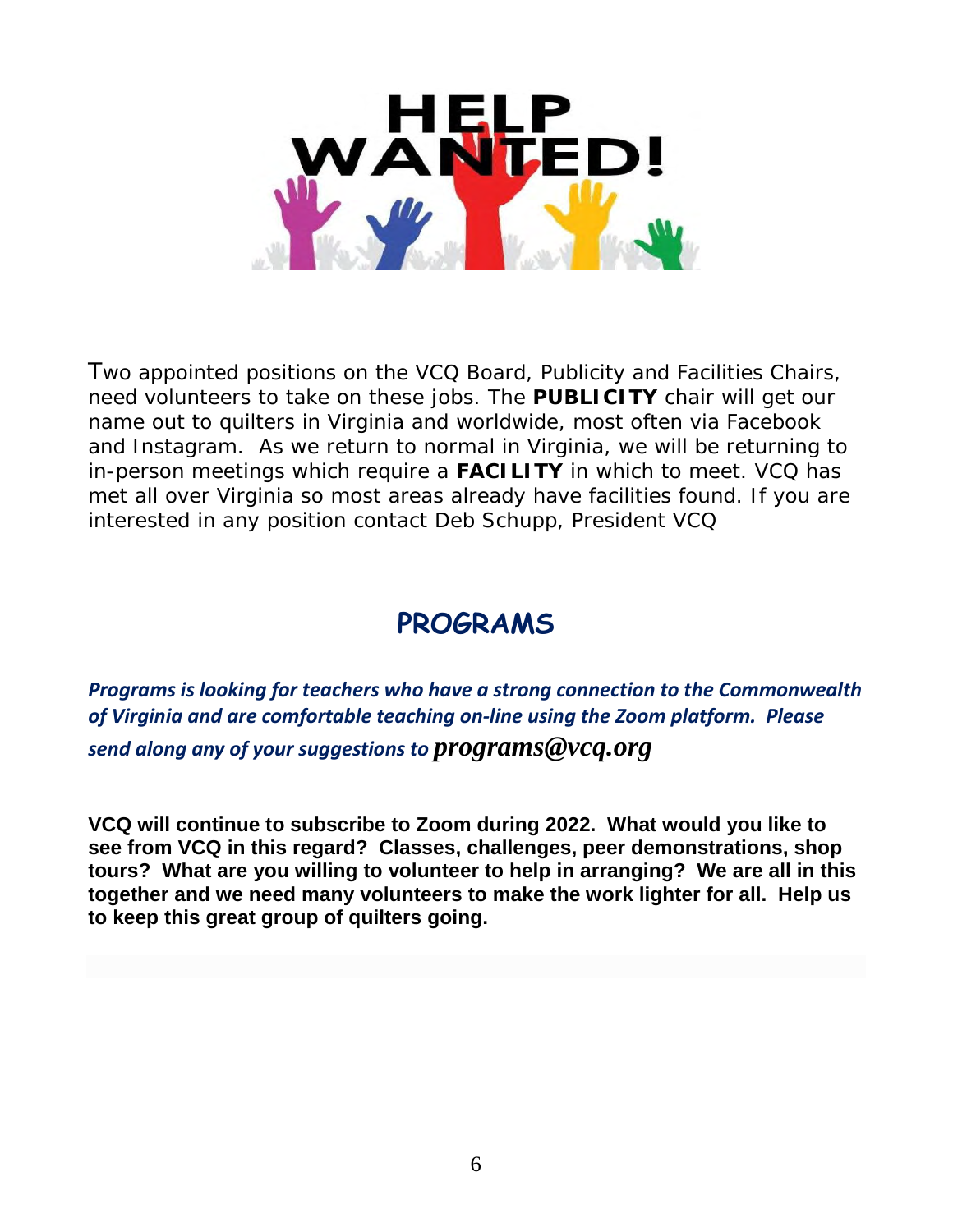### *MINUTES OF THE LAST GENERAL MEETING*

#### October 9,2021 Virtual General Membership Meeting

President Deb Schupp brought our virtual general membership meeting to order at 10:04 am. She welcomed all members and gave a brief agenda for today's meeting. She also invited all members to attend the Come Quilt With Me virtual events the third Saturday of each month. She also invited members to use Zoom to meet with quilt friends anytime and keep connected until we can meet in person at Celebration 2022. She turned the meeting over to Debi Harding to introduce her shop owners for us to meet.

Sunshine Quilt Corner was represented by Theresa Newton. They opened in May of 2021 in Newport News. They are a Bernina shop but welcome any machines for on-site service. They are heavily involved in multiple charity work, have a long arm business, offer classes and a Sew Palooza, and offer a 10% discount to guild members.

CS Thread Z was represented by Cecily Ross located in Hardy Va. This shop is en route to Smith Mt. Lake where Celebration 2022 is being held. They are a Brother machine supporter and also have classes as well as UFO Fridays. They are currently undergoing an expansion and look forward to us visiting next March for Celebration and any time we are in the area.

Thank you to both shop owners for the virtual tours!

Deb Schupp brought the business meeting to order. The first item of business was the election of new officers. For Vice President – Lynn Garver, Treasurer – Wendy Collyer, and Membership – Faye Hannah. There were no nominations from the floor. An online ballot was sent. There were 37 members present and the slate of officers was passed unanimously.

Treasurer; Karen Brewster presented the financial report for the quarter. The income was \$9,055 and expenses \$6,928 leaving a surplus of \$2,127 for the quarter. The checking account has \$18,718 and the mm account has a balance of \$20,051. She also had a report on Celebration 2022. Mary Grogan made a motion to accept the report as presented, seconded by Elaine Briener. All in favor of motion, no opposed, motion passed. Programs: Elizabeth Gibson announced our next workshop on 11/13/21 by Karin McElfish. This will be a wall quilt size class that is one of two options. She will post the options. The class is \$30 for VCQ members. The class is limited to 15 students and will last 2 ½ hours. This will be the last class for 2021. Starting in 2022 VCQ will be focusing on projects that will be leading up to Celebration 2022. We will be doing tote bags and challenges. More to come on these. Our first in-person gathering will be Celebration 2022.

Celebration 2022: Co-chair Sue Price reported that we have 105 quilters registered thus far. We can hold as many as 150. She announced that there are single rooms available. Some of these have shared bathrooms and the single rooms with private bathrooms will have a slightly higher fee. She encourages everyone to promote Celebration 2022 in your local guilds. She gave a rundown of the classes that are full and covered some of the other activities that occur during Celebration! Invoices for the remaining balance due for members that have paid their registration fee will be sent as soon as possible. Any member can also send their remaining balance to Kathy McCrea by postal mail also.

Deb Schupp announced that the board will be meeting for their working retreat to plan the upcoming year in early January. Future date for VCQ in-person meetings will be June 11, 2022, and October 8, 2022. Debi Harding has our Tree of Life quilt. She was able to show this virtually.

The Virginia Quilt Museum is having a presentation from 1-3 today to introduce their new board. To see this presentation a representative was present and gave directions to get an on-line invitation and password. Meeting adjourned 11:09

#### *Minutes submitted by Susan Fulton*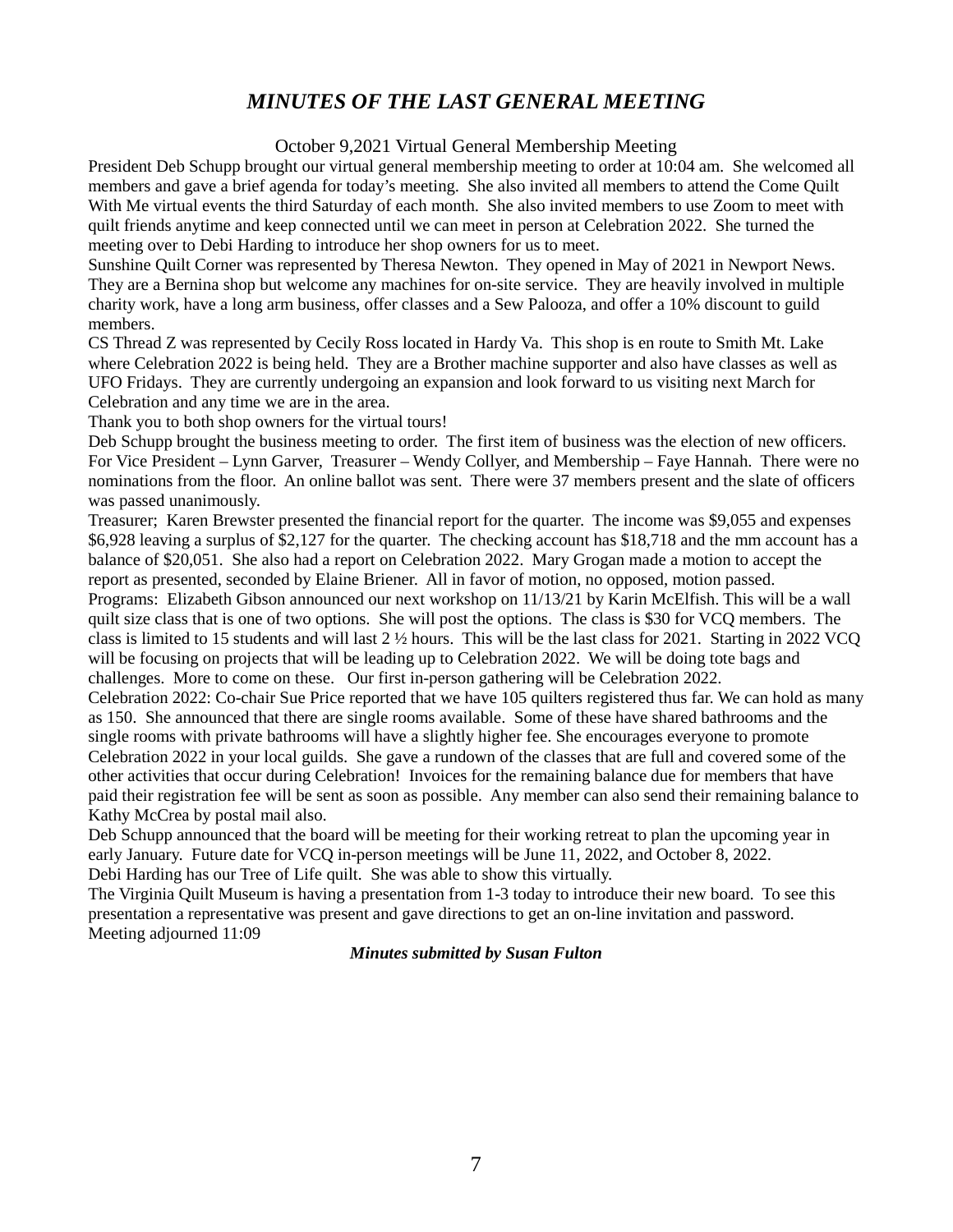## **A MESSAGE regarding MEMBERSHIP**

**Our membership, at \$25, is a great value with lectures at each general meeting, special** events like the Global Quilt Connection's virtual Quilt Sampler**, workshops eight times per year, "Come Quilt with Me" each month, charity projects, support of the Virginia Quilt Museum, etc. Not to mention earlier registration for CELEBRATION 2022**

At the moment we have 190 members with 18 of them being new members this year. I really appreciate all the renewals. Please don't forget to include a self addressed stamped envelope. Some of you do forget.

You must be a member in 2021 to register in 2021 at the member rate. If you register for Celebration in 2022, then only 2022 membership is required for the member rate.

Here is a link to our Membership form:

#### **<http://www.vcq.org/documents/Membership.docx> <http://www.vcq.org/documents/Membership.pdf>**

## **Charity Report**

Instructions for the bassinet covers and the current quilt block are on the VCQ website<http://www.vcq.org/>

Please send all finished quilts and bassinet covers to: **Karin McElvein 8560 Executive Drive A3 Norfolk, VA 23503** If you have any questions, please email me at [karinlisa7@gmail.com](mailto:karinlisa7@gmail.com) or call me at 754-572-1569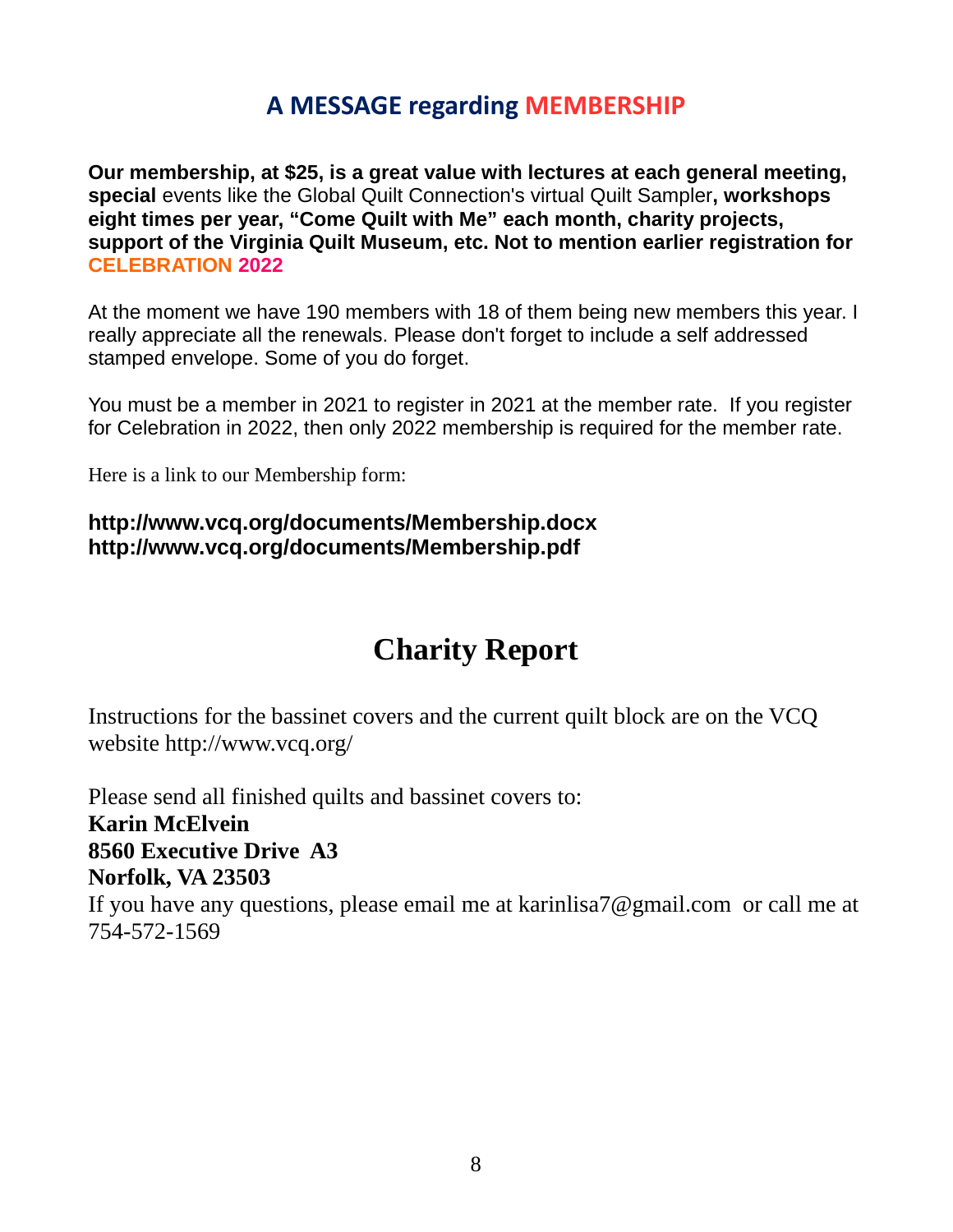

VCQ sponsors *Come* Quilt *with Me* monthly, every third Saturday from 9-12 and Tuesday, as well as other times during the month. Check the calendar on the VCQ web site. Log in information for CQWM is in the "members only" section of the website. Log in information for the members only section is on the back of your membership cards. *Please do not share the password or log in information on social media or by email as they are not secure. If you need help with the user name and log in, please use the board* **directory on page 2 to phone a board member for assistance**

# **QUILTING EVENTS AROUND THE STATE**

Would you like to learn how to moderate a Zoom class or a Come Quilt with Me? It is not difficult but does require a familiarity with your computer, a good internet connection, along with a knowing a bit about the Zoom platform which we can easily teach you by partnering with a mentor moderator. We are looking for people interested in moderating. Please send an email to [programs@vcq.org](mailto:programs@vcq.org) if you would like to learn how to do this important job which is helping to support our members and teachers.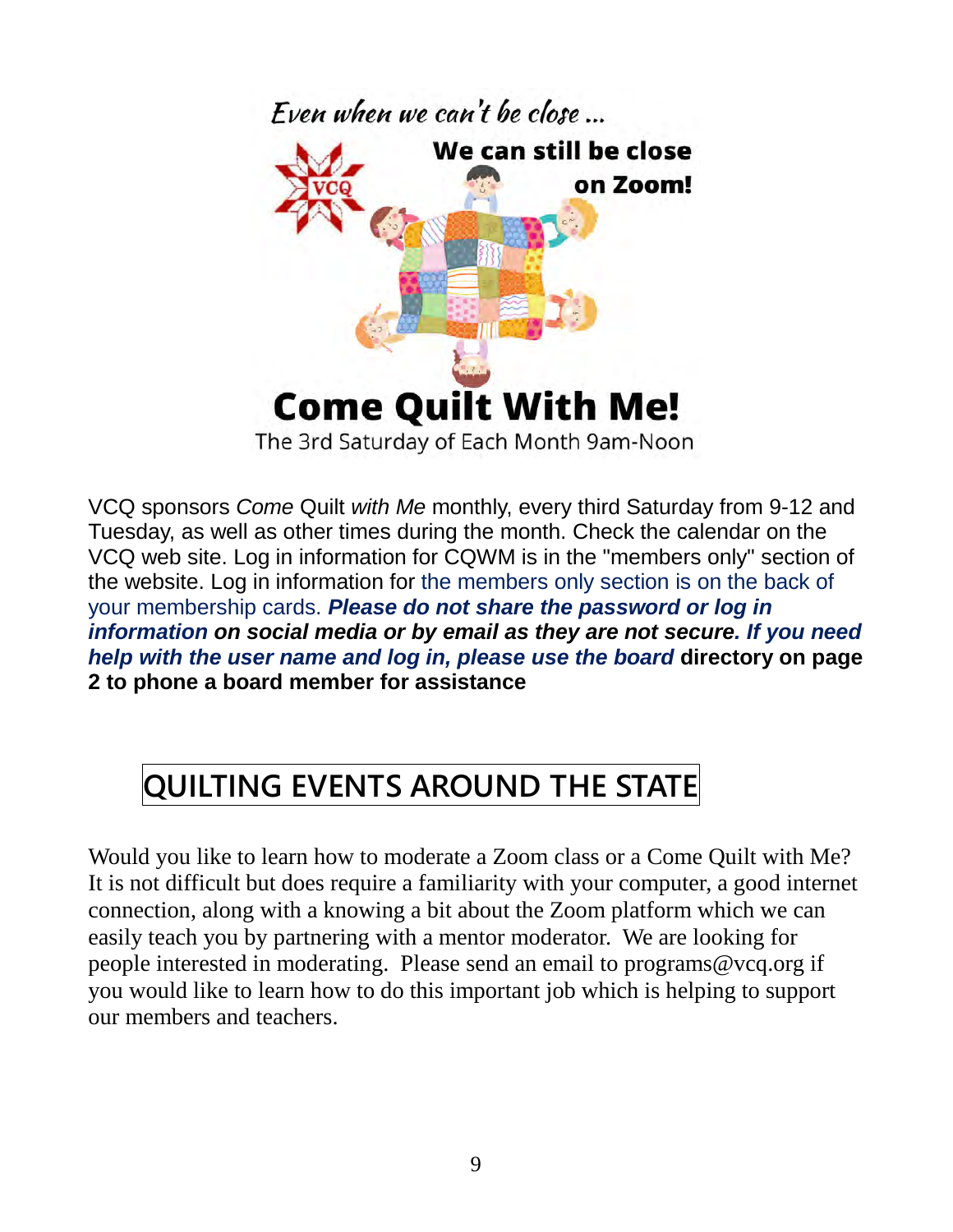

**The Virginia Quilt Museum was founded in 1995 by VCQ members, It grew out of VCQ's documentation project of the early 1990s, which also led to publication of our book, Quilts of Virginia, 1607-1899. VCQ has proudly supported the Virginia Quilt Museum since its inception 25 years ago and congratulates our museum for its well deserved reputation.**

> Open: Tues – Sat, 10am to 4pm **Virginia Quilt Museum 301 South Main Street, Harrisonburg, VA 22801 540-433-3818 [info@vaquiltmuseum.org](mailto:433-3818info@vaquiltmuseum.org)**

CURRENT EXHIBITS SEPTEMBER 21, 2021 - FEBRUARY 9, 2022

**HOMETOWN GIRL: APPLIQUED QUILTS OF MIMI DIETRICH**

35 years of appliqued quilts, including Baltimore Album, traditional and modern.

#### **TWISTED: QUILTS BY MARY KERR**

An exhibit that focuses on the incorporation of unfinished vintage textiles into a modern quilt aesthetic.

**WHAT THE BEES SEE: BOTANICAL 3D QUILTS BY ANDREA FINCH**

Fanciful 3-D textile botanical creations that stretch the definition of quilts

#### **COVID-19 HOPE QUILTS**

Eleven quits honoring first responders and those who have been lost or affected by the pandemic. Made in Loudoun County.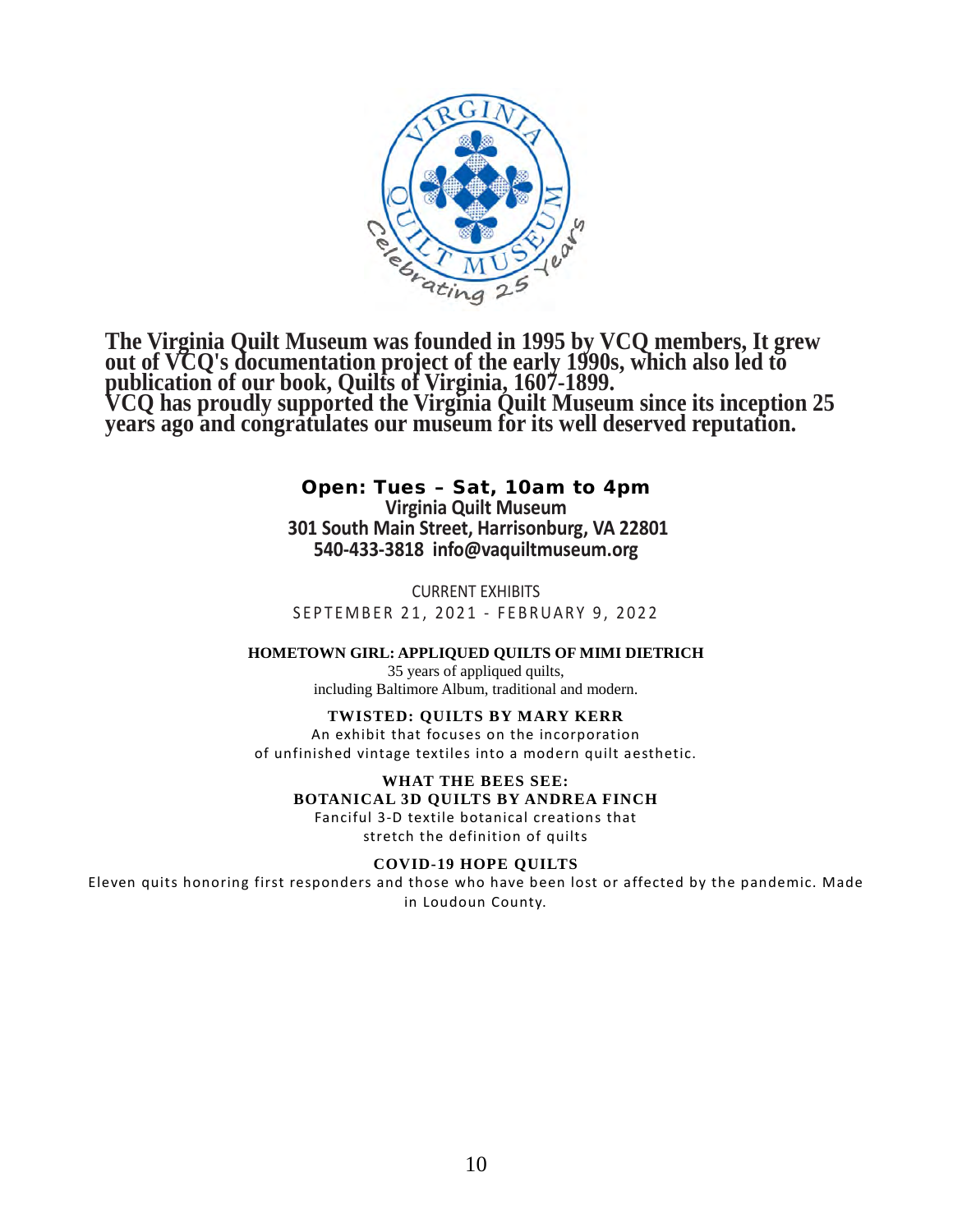## **American Quilt Study Group**

The American Quilt Study Group's fall issue of Blanket Statements can be accessed online at [BStatements150.pdf \(americanquiltstudygroup.org\).](https://americanquiltstudygroup.org/docs/ForMembers/BStatements150.pdf) In this issue: Southwest Louisiana Wholecloth Quilting Traditions, A Pennsylvania Chintz Wholecloth Quilt, Quilt Studies 22.

Did you know that AQSG has a Facebook page? They are conducting "Quiltside Chats" on the 3rd Sunday of the month @ 3PM that you can access through Facebook. Search AQSG members only and request to join the group. If you miss the live event you can watch a recording on AQSG YouTube channel:

**[https://www.youtube.com/channel/UCnSdyh7Ji7GLiumC9-c9Xkg](http://r20.rs6.net/tn.jsp?f=001HVj5_3wlfgdZe4E6s4SYbRWY0GK7loWhgjzUskdyYeOmqrVHCiE0fFQbzAvYESixy2bg0xYW4i-G8SRNLMP51SAfGkTcWesZMYGa4mhC4gSE2HcWAvABK7S60h0FIMFCNz7nazRuRUCNGJWE7aOXfI9YM7Z0HMz2RyQi-TFdSekyqzHqhIfoe0kcaqC0X5Pd&c=AkV4x1l4D302TWDjzipjxKHE5QaupwiYk84_kxXShk7emnjdb-6jlg==&ch=4aa0IHbd_3wy3Pz3IsvA990hB_keJ6XSBP23v0-9eeifgGU-eDbCtQ==)***.*

## Textile Talks **ONLINE PRESENTATIONS**

*Textile Talks features weekly presentations and panel discussions from the International Quilt Museum, the Modern Quilt Guild, Quilt Alliance, San Jose Museum of Quilts & Textiles, Studio Art Quilt Associates, and Surface Design Association. The programs are held online at 2 pm Eastern (11 am Pacific) each Wednesday and last approximately one hour.* Preregistration is required and recordings are available. Content in Textile Talks presentations is intended for personal educational and inspirational purposes. If you would like to use a presentation for a group, please contact the presenting organization.

## QUILTERS UNLIMITED **2021 ONLINE QUILT EXHIBIT Still available on-line at**

[https://quiltersunlimited.org/2021-quilt-show-2](https://quiltersunlimited.org/2021-quilt-show-2/)[/](https://quiltersunlimited.org/2021-quilt-show-2/)